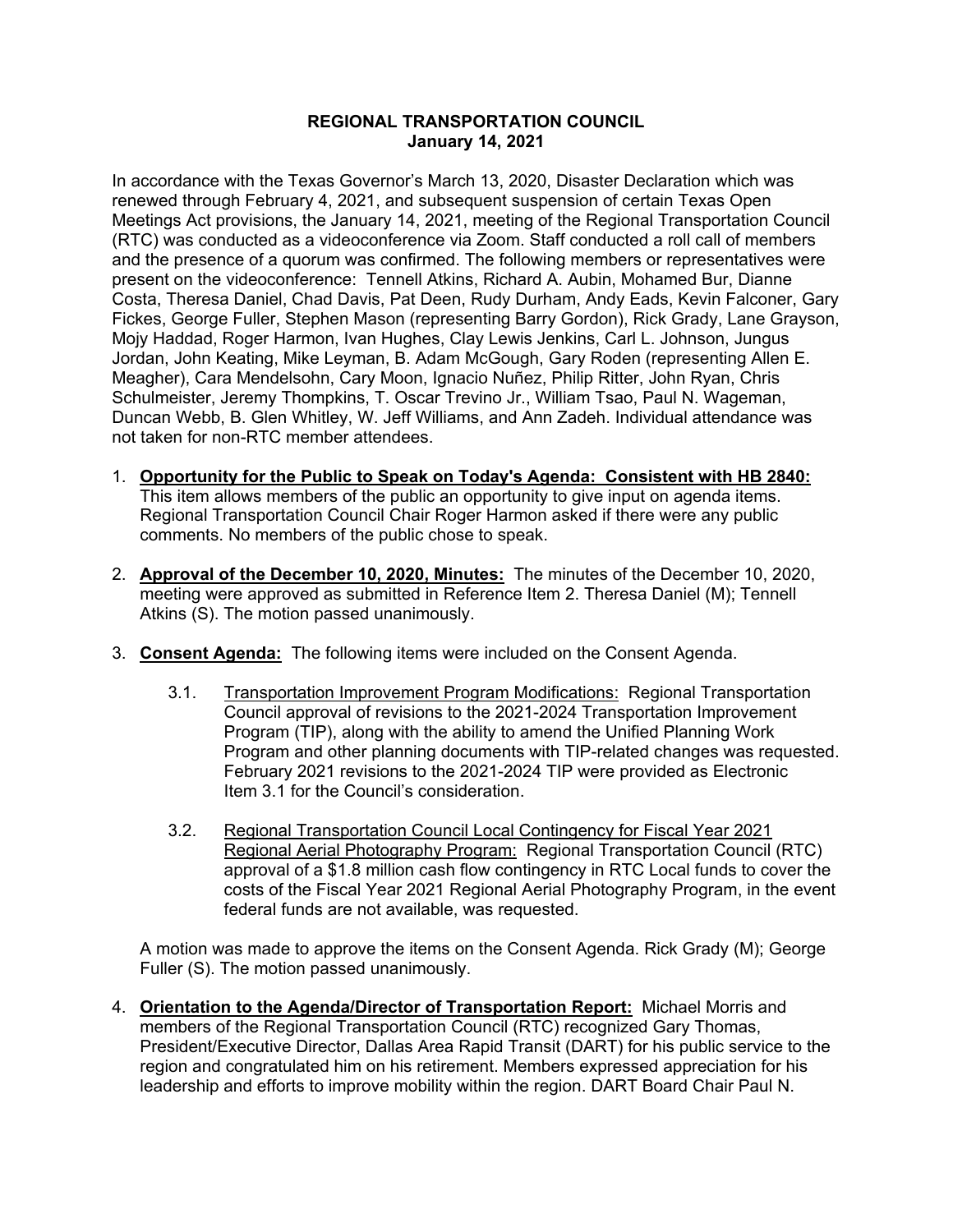Wageman expressed gratitude on behalf of the DART Board for the service he has provided to North Texas as President/Executive Director of DART for 20 years.

Mr. Morris congratulated the City of Dallas, the Texas Department of Transportation Dallas District, and North Central Texas Council of Governments (NCTCOG) staff on receipt of a \$4 million Advanced Transportation and Congestion Management Technologies Deployment (ACTMTD) grant from the United States Department of Transportation (USDOT) for the City of Dallas SM Wright Smart Corridor Project. In addition, he recognized NCTCOG staff member, Ernest Huffman, who recently received that Association for Unmanned Vehicle Systems International Lone Star's Excellence Award for his work on integrating Unmanned Aircraft Systems (UAS) into North Texas and advocating for advancement of UAS technologies. He also noted that the USDOT recently issued two, much-anticipated drone rules to advance safety and innovation. Details were provided in Electronic Item 4.1. Electronic Item 4.2 contained information about the recent announcement by the Federal Railroad Administration regarding full implementation of Positive Train Control (PTC) and certification of TEXRail's PTC system. Dallas-Fort Worth Clean Cities upcoming events were provided in [https://www.dfwcleancities.org/dfw-clean](https://www.dfwcleancities.org/dfw-clean-cities-meetings)[cities-meetings](https://www.dfwcleancities.org/dfw-clean-cities-meetings) and current air quality funding opportunities for vehicles were provided at [https://www.nctcog.org/trans/quality/air/funding-and-resources/fundingvehicle.](https://www.nctcog.org/trans/quality/air/funding-and-resources/fundingvehicle) Electronic Item 4.4 included information on the status of Texas Volkswagen Environmental Mitigation Program funding programs. Upcoming transit study meetings are scheduled for the following dates: Tarrant County Stakeholder Advisory Group Meeting, January 28, 2021, 2:00 pm; South Dallas County Public Meeting, February 4, 2021, 6:00 pm; Denton County Initial Stakeholders Meeting, February 5, 2021, 1:30 pm; and East Dallas, Kaufman, and Rockwall Counties Initial Stakeholders Meeting, February 12, 2021, 10:00 am. December online input opportunity minutes were provided in Electronic Item 4.5, and Electronic Item 4.6 contained the January online input opportunity notice. The Public Comments Report was provided in Electronic Item 4.7, recent correspondence in Electronic Item 4.8, recent news articles in Electronic Item 4.9, and recent press releases in Electronic Item 4.10. Mr. Morris also provided an overview of slides from Electronic Item 4.3, Changing Mobility: Data, Insights, and Delivering Innovative Projects During COVID Recovery. He highlighted impacts by mode of travel, noting that bicycle/pedestrian activity remains strong and transit ridership has improved. In addition, he discussed impacts to revenue as well as the lower cost of construction. The region continues efforts to implement projects in order to take advantage the of the reduced construction costs. Detailed data is available through the online dashboard at [www.nctcog.org/pm/covid-19.](http://www.nctcog.org/pm/covid-19)

5. **Legislative Update:** Rebekah Hernandez provided an update on federal legislative actions related to transportation and air quality issues affecting the Dallas-Fort Worth area. At the end of December, Fiscal Year (FY) 2021 Appropriations and a COVID-19 stimulus relief package were approved and signed into law. The bill includes \$25.3 billion for the United States Department of Transportation (USDOT) with funding levels as prescribed by the Fixing America's Surface Transportation (FAST) Act extension. Also included is \$1 billion in Better Utilizing Investments to Leverage Development (BUILD) grant funding, \$10 billion for State DOTs to be administered as Surface Transportation Block Grant funds, and \$14 billion for large public transit providers, as well as funding for aviation and Amtrak. Ms. Hernandez noted the 117<sup>th</sup> Congressional session began January 3, 2021. The new administration has stated a new infrastructure bill is an early priority, and the FAST Act one-year extension expires September 30, 2021. Pete Buttigieg has been announced as the new USDOT Secretary of Transportation and is expected to be confirmed. New committee chairmen and ranking minority members have been announced but have not yet taken their position. In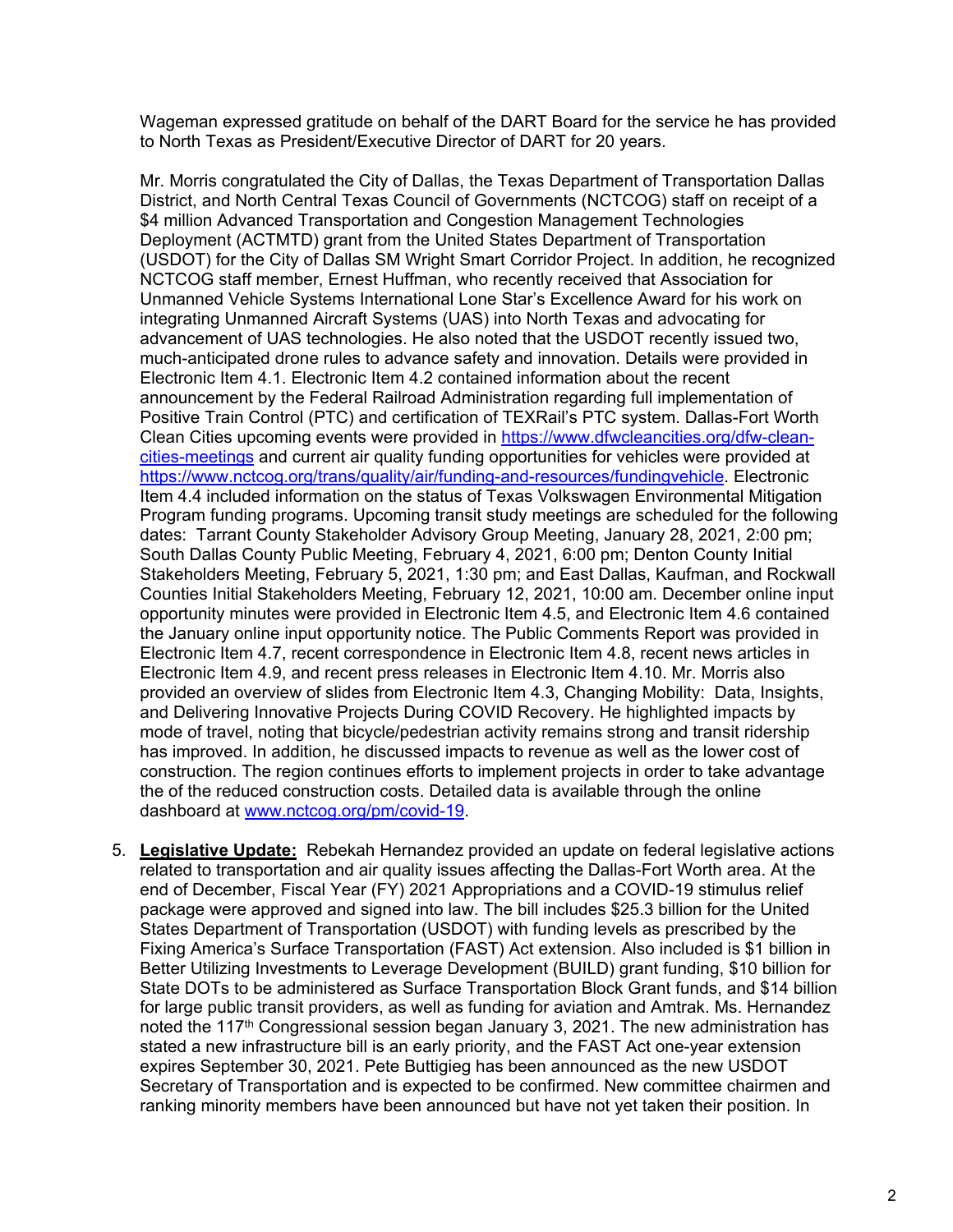addition, the Senate will switch over parties on January 20, 2021. Staff will continue to monitor federal legislative actions. Ms Hernandez also provided an update on State legislative actions. The 87<sup>th</sup> Texas Legislature convened on January 12, 2021. The first order of business was the election of a new Speaker of the House, Dade Phelan. In addition, the Comptroller released biennial revenue estimates and the House and Senate released new safety protocols, as well as lowered the threshold of support needed to bring a bill to the floor to 18 members in the Senate. Bill filings started after the November election and continue through March 12. Regarding the Comptroller biennial revenue estimate for Fiscal Year 2022-2023, the State will have an estimated \$112.5 billion in revenue available for general-purpose spending during the 2022-2023 biennium, an approximate 0.4 percent decrease from Fiscal Year 2020-2021. Overall, the \$946 million shortfall is an improvement from the estimated \$4.6 billion deficit in the summer. Specifically related to transportation revenue, it is estimated that approximately \$2.3 billion in Proposition 1 Oil and Gas Severance Taxes revenue will be available in the biennium. In addition, a projected \$61 million transfer from the Proposition 7 Motor Vehicle Sales Tax and the full \$5 billion from the State Sales Tax are expected. Bill topics of interest to the RTC are being tracked and include bills related to funding, safety, high-speed rail, and air quality/alternative fuel. Staff will continue to provide weekly updates online at [www.nctcog.org/legislative](http://www.nctcog.org/legislative) and notify members when new information is available. Regional Transportation Council Secretary Ann Zadeh noted that several of the safe road initiatives have been filed in previous sessions that support the complete streets and vision zero that many cities throughout the state have adopted, and she is hopeful these type bills move forward this session.

6. **2021 Top 10 Transportation Technology Initiatives: Recent Presentations:** Michael Morris noted recent presentations on transportation technologies to interest groups within the region and highlighted the top ten transportation technologies initiatives currently being pursued. He challenged members to become more involved with one of these transportation technologies and to take time to better understand how technology can be used to solve transportation problems. Often technology is cost effective, enhances business development, and brings talented employees to the region to work, live, and play creating a tax base for communities and the State. Mr. Morris noted these initiatives have been supported by the Regional Transportation Council (RTC) and include internet for all which will help with a variety of inequities such as access to education. In addition, the internet may help underserved population access healthy foods, address food deserts, provide access to telemedicine, and provide opportunities for online job recruiting. The next transportation technology discussed was dynamically priced managed lanes and efforts to include technology that allows communication between vehicles and infrastructure. Technology initiatives are also progressing related to high-speed transportation from Fort Worth through Arlington to Dallas, as well as Dallas to Houston. Another transportation technology moving forward in the region is Unmanned Aircraft Systems (UAS). He noted that Bell Helicopter has restructured is company to address UAS and staff is working with agencies within the region regarding interest in the next generation technology, including the Department of Defense. Autonomous people movers are another transportation technology initiative in the region which are proposed in Tarrant County and in the Midtown area east of the Galleria. There may be other opportunities for this type of technology as well. Next, Mr. Morris discussed next generation freeway design on IH 30 from Fort Worth to IH 635, such as designing the project from the beginning for autonomous vehicles and including elements needed for higher throughput using advanced technologies. Related to air quality, Toyota has created a hydrogen fuel cell, electric heavy-duty truck whose exhaust is water. Staff is working with manufacturers to see how this technology can be advanced and potentially help address the emissions created by traditional heavy-duty vehicles in the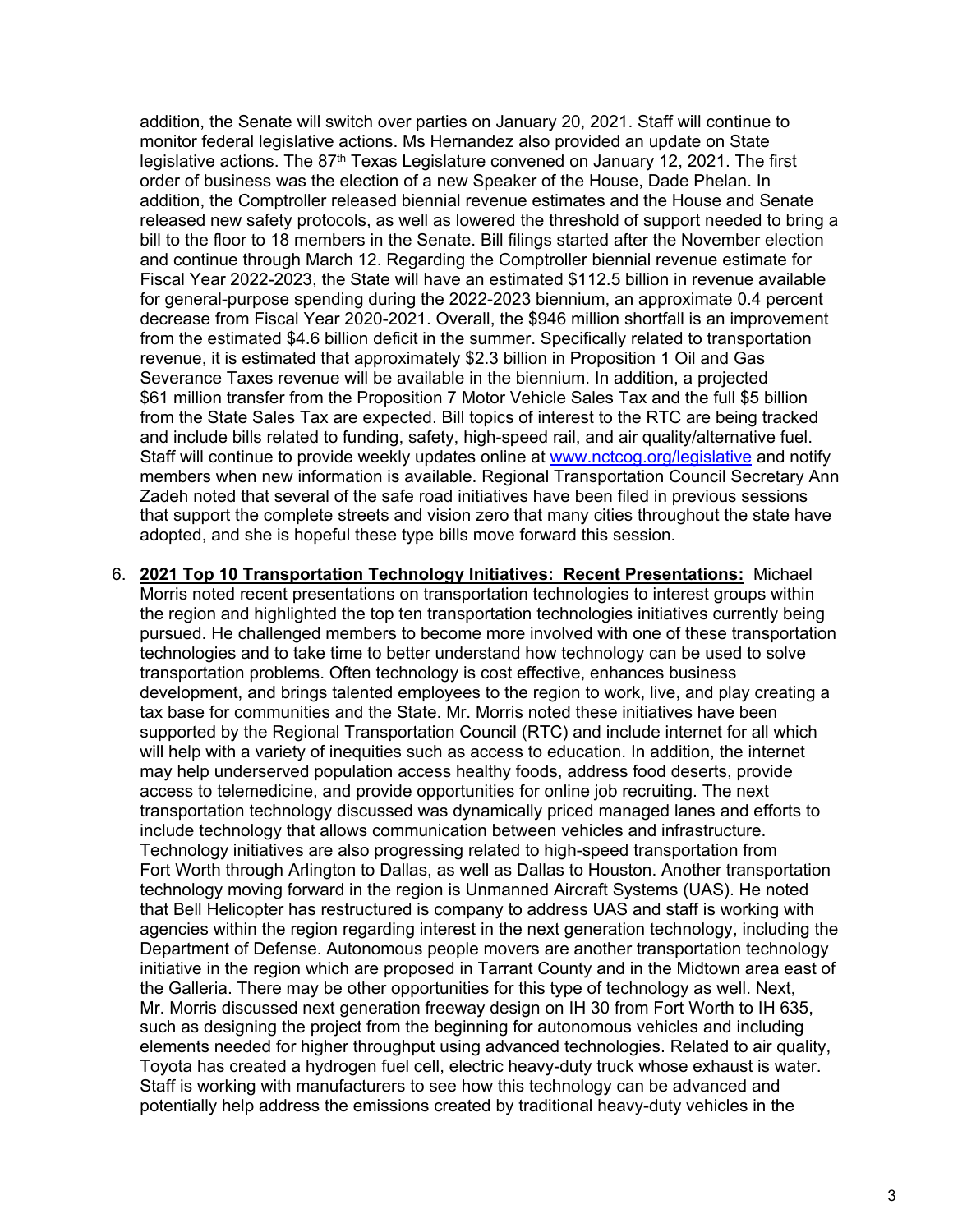region. In addition, staff is working with autonomous heavy-duty diesel technology users, of which four are being operated in the region. This technology could help facilitate the movement of trucks outside of the peak periods and potentially in managed lane corridors to allow for the increased flow of goods movements. Also discussed was a mobility innovation zone being used by Hillwood in which an autonomous vehicle removes the shipping container from a train and places it on an autonomous truck that delivers the container to a warehouse. Finally, he discussed the use of induction loops in pavement for charging of electric vehicles during travel. Mr. Morris highlighted four major program areas that have helped the Dallas-Fort Worth region address congestion despite continued growth and the relationship with the State legislative delegation. The first area is partnering with agencies such as the North Texas Tollway Authority and Texas Department of Transportation districts to build mega transportation projects like IH 635 East and the Y Connector. This focus area is in addition to the focus on traditional transportation projects in the region. Also of importance, working with local governments on initiatives such as mixed-use development or building a tax base in partnership with transportation. This could be initiated by either the local or State government. The fourth area is generating economic development through the use of technology similar to the autonomous technology project being used at Hillwood. Mr. Morris noted that what helps fuel efforts in the region is the continued use of the fair share allocation of formula funds. He discussed the importance of maintaining and continuing the Dallas-Forth miracle with regard to transportation revenue and maintaining formula allocations regardless of the fact that the Dallas-Fort Worth region has been successful in implementing projects. In closing, Mr. Morris discussed the RTC's position of formula allocation and the desire that the \$2 billion diverted to other parts of the state is reimbursed. An option is the use of one public-private partnership (P3) that could generate enough money for the Texas Department of Transportation to reimburse the \$2 billion. Senator Nichols' letter from July 2016 supports formula allocation. Senator Nichols is currently the Chair of the Senate Transportation Committee, and as such his position on formula allocation is important. However, because the Senator nor other legislators support P3s and P3s are currently not permissible by State law, it is important that conversations regarding the tools, options, and methods that are available to help reimburse the \$2 billion continue during the legislative session. Additional information was provided in Electronic Item 6. RTC Chair Harmon reminded members of the importance of communicating with representatives and senators, as well as continued support of transportation.

- 7. **Transit-Oriented Development Survey Results (This item was postponed from the December 10, 2021, RTC Meeting):** This item was postponed and placed on the February 11, 2021, meeting agenda.
- 8. **Update on Transit Ridership Related to COVID-19 (This item was postponed from the January 14, 2021, RTC Meeting):** This item was postponed and will be placed on a future meeting agenda.
- 9. **Dallas-Fort Worth Clean Cities Fleet Recognition and Annual Survey Results (This item was postponed from the January 14, 2021, RTC Meeting):** This item was postponed and placed on the February 11, 2021, meeting agenda.
- 10. **Progress Reports:** Regional Transportation Council attendance was provided in Electronic Item 10.1, Surface Transportation Technical Committee attendance and minutes in Electronic Item 10.2, and the current Local Motion in Electronic Item 10.3.
- 11. **Other Business (Old or New):** There was no discussion on this item.